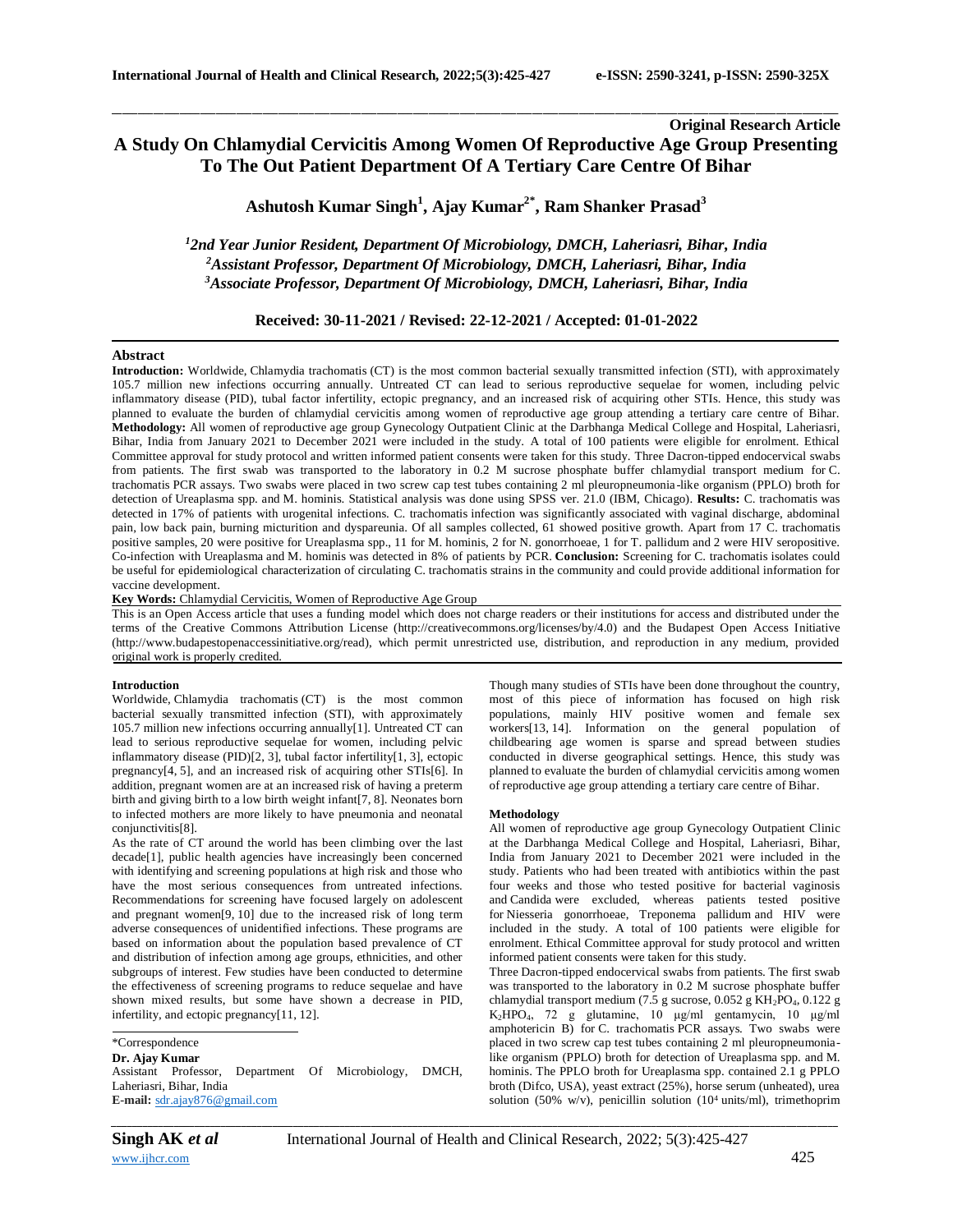(7.5 mg/ml), and phenol red (0.2 % w/v), and for M. hominis 2.1 g PPLO broth, yeast extract (25%), horse serum (unheated), arginine (20%), penicillin solution (10<sup>4</sup> units/ml), trimethoprim (7.5 mg/ml), thallium acetate solution (1/80 w/v), and phenol red (0.2% w/v). Statistical analysis was done using SPSS ver. 21.0 (IBM, Chicago). Multivariate analysis was done and results have been tabulated to show crude Odd's ration and the respective p value. A P value of  $\leq$ 0.05 has been considered significant.

## **Results**

C. trachomatis was detected in 17% of patients with urogenital infections. The presenting symptoms and demographic characteristics of patients with urogenital infections in relation to C. trachomatis status are given in Table 1. The mean age of the patients

\_\_\_\_\_\_\_\_\_\_\_\_\_\_\_\_\_\_\_\_\_\_\_\_\_\_\_\_\_\_\_\_\_\_\_\_\_\_\_\_\_\_\_\_\_\_\_\_\_\_\_\_\_\_\_\_\_\_\_\_\_\_\_\_\_\_\_\_\_\_\_\_\_\_\_\_\_\_\_\_\_\_\_\_\_\_\_\_\_\_\_\_\_\_\_\_\_\_\_\_\_\_\_\_\_\_\_\_\_\_\_\_\_\_\_\_\_\_\_\_\_\_\_\_\_\_\_\_\_\_\_\_\_\_\_\_\_\_\_\_ was  $33.6 \pm 6.2$  yr. C. trachomatis infection was significantly associated with vaginal discharge, abdominal pain, low back pain, burning micturition and dyspareunia.

Of all samples collected, 61 showed positive growth. Apart from 17 C. trachomatis positive samples, 20 were positive for Ureaplasma spp., 11 for M. hominis, 2 for N. gonorrhoeae, 1 for T. pallidum and 2 were HIV seropositive. Co-infection with Ureaplasma and M. hominis was detected in 8% of patients by culture and/or PCR. U. parvum (biovar 1) was detected in 17 out of 20 and Ureaplasma urealyticum was detected in 4 out of 20 patients. [Table 2] None of the patients were infected with both biovars. U. parvum isolates were further subtyped into different serovars. Serovar 3/14 (10/17) was the most frequent isolate followed by serovar 1 (4/17) and serovar 6 (3/17).

| Table 1: Demographic and clinical characteristics in patients with positive growth of C. trachomatis among those with urogenital |  |
|----------------------------------------------------------------------------------------------------------------------------------|--|
| $f_{\alpha}f_{\alpha\alpha}f_{\alpha\alpha\alpha}$                                                                               |  |

| <b>Characteristic</b>         | Positive sample for C. trachomatis | <b>OR</b> | P value |
|-------------------------------|------------------------------------|-----------|---------|
| Age $(32 years)$              | 7/17                               | 0.33      | >0.05   |
| <b>Education (illiterate)</b> | 3/17                               | 1.21      | >0.05   |
| <b>Cervicitis</b>             | 15/17                              | 0.65      | >0.05   |
| <b>Urethritis</b>             | 14/17                              | 0.62      | >0.05   |
| Vaginal discharge             | 15/17                              | 3.21      | < 0.05  |
| Abdominal pain                | 11/17                              | 2.65      | < 0.05  |
| Low back ache                 | 9/17                               | 1.52      | < 0.05  |
| <b>Burning micturition</b>    | 14/17                              | 2.76      | < 0.05  |
| <b>Pruritis</b>               | 12/17                              | 0.9       | >0.05   |
| <b>Dyspareunia</b>            | 13/17                              | 1.74      | < 0.05  |

| Table 2: Distribution of cases based on isolated organism |  |
|-----------------------------------------------------------|--|
|-----------------------------------------------------------|--|

| <b>Isolated organism</b>                         | <b>Number</b> |
|--------------------------------------------------|---------------|
| Chlamydia trachomatis                            | 17/61         |
| Ureaplasma spp.                                  | 20/61         |
| Mycoplasma hominis                               | 11/61         |
| Neisseria gonorrhea                              | 2/61          |
| <b>HIV</b>                                       | 2/61          |
| Treponema pallidum                               | 1/61          |
| Co-infection with M. hominis and ureaplasma spp. | 8/61          |

#### **Discussion**

Genitourinary tract infections due to C. trachomatis are a major cause of morbidity in sexually active individuals[15], and women carry the major burden of the disease[16]. In the present study, C. trachomatis was found in 12.3 per cent samples by PCR assays; similar detection rates of C. trachomatis in patients with urogenital infections have been reported in previous studies from developing countries[17]. In our study, the highest rate of chlamydial infections was found in ≤30 yr of age group. This is the sexually active group and more vulnerable to sexually transmitted infection (STI) acquisition[18, 19]. A multivariate analysis showed that the most common presenting symptoms which were significantly associated with C. trachomatis-infected women were vaginal discharge, low back pain and dysuria. The clinical presentation was similar to those described in previous studies[20, 21].

Ureaplasma spp. and M. hominis have been implicated in a variety of clinical conditions primarily related to lower genital tract colonization and infection. In the present study also a significant proportion of study population with urogenital infections were infected by genital mycoplasmas. Similar rates of infection have been reported by others[22, 23]. Among the Ureaplasma isolates, U. parvum (Biovar 1) was the most prevalent and serovar 3/14 was the most frequent serovar detected, suggesting a possible pathogenic role of U. parvum serovar 3/14. The non-ulcerative STIs caused by C. trachomatis and genital mycoplasmas, namely Ureaplasma spp., and M. hominis, potentially increase the susceptibility of acquiring and transmitting HIV[24]. Our study highlighted the importance of early laboratory diagnosis and specific treatment of these agents as

these increase the risk of transmission many folds when exist together.

## **Conclusion**

In conclusion, patients infected with C. trachomatis have a significant risk of being infected with other STIs, namely U. urealyticum and HIV, suggesting screening of these agents along with C. trachomatis. Screening for C. trachomatis isolates could be useful for epidemiological characterization of circulating C. trachomatis strains in the community and could provide additional information for vaccine development.

### **References**

- 1. World Health Organization, Global Incidence and Prevalence of Selected Curable Sexually Transmitted Infections—2008, WHO Library Cataloguing-in-Publication Data, 2012.
- 2. R. C. Brunham, B. Binns, F. Guijon et al. Etiology and outcome of acute pelvic inflammatory disease. The Journal of Infectious Diseases. 1998; 158:510–517.
- 3. J. Paavonen and W. Eggert-Kruse. Chlamydia trachomatis: impact on human reproduction. Human Reproduction Update. 1999; 5(5):433–447.
- 4. J. M. Chow, M. Lynn Yonekura, G. A. Richwald, S. Greenland, R. L. Sweet, and J. Schachter, "The association between chlamydia trachomatis and ectopic pregnancy: a matched-pair, case-control study. The Journal of the American Medical Association. 1990; 263(23):3164–3167.
- 5. P. Rana, I. Kazmi, R. Singh et al. Ectopic pregnancy: a review. Archives of Gynecology and Obstetrics. 2013; 288(4):747–757.

*\_\_\_\_\_\_\_\_\_\_\_\_\_\_\_\_\_\_\_\_\_\_\_\_\_\_\_\_\_\_\_\_\_\_\_\_\_\_\_\_\_\_\_\_\_\_\_\_\_\_\_\_\_\_\_\_\_\_\_\_\_\_\_\_\_\_\_\_\_\_\_\_\_\_\_\_\_\_\_\_\_\_\_\_\_\_\_\_\_\_\_\_\_\_\_\_\_\_\_\_\_\_\_\_\_\_\_\_\_\_\_\_\_\_\_\_\_\_\_\_\_\_\_\_\_\_\_\_\_\_\_\_\_\_\_\_\_\_\_\_*